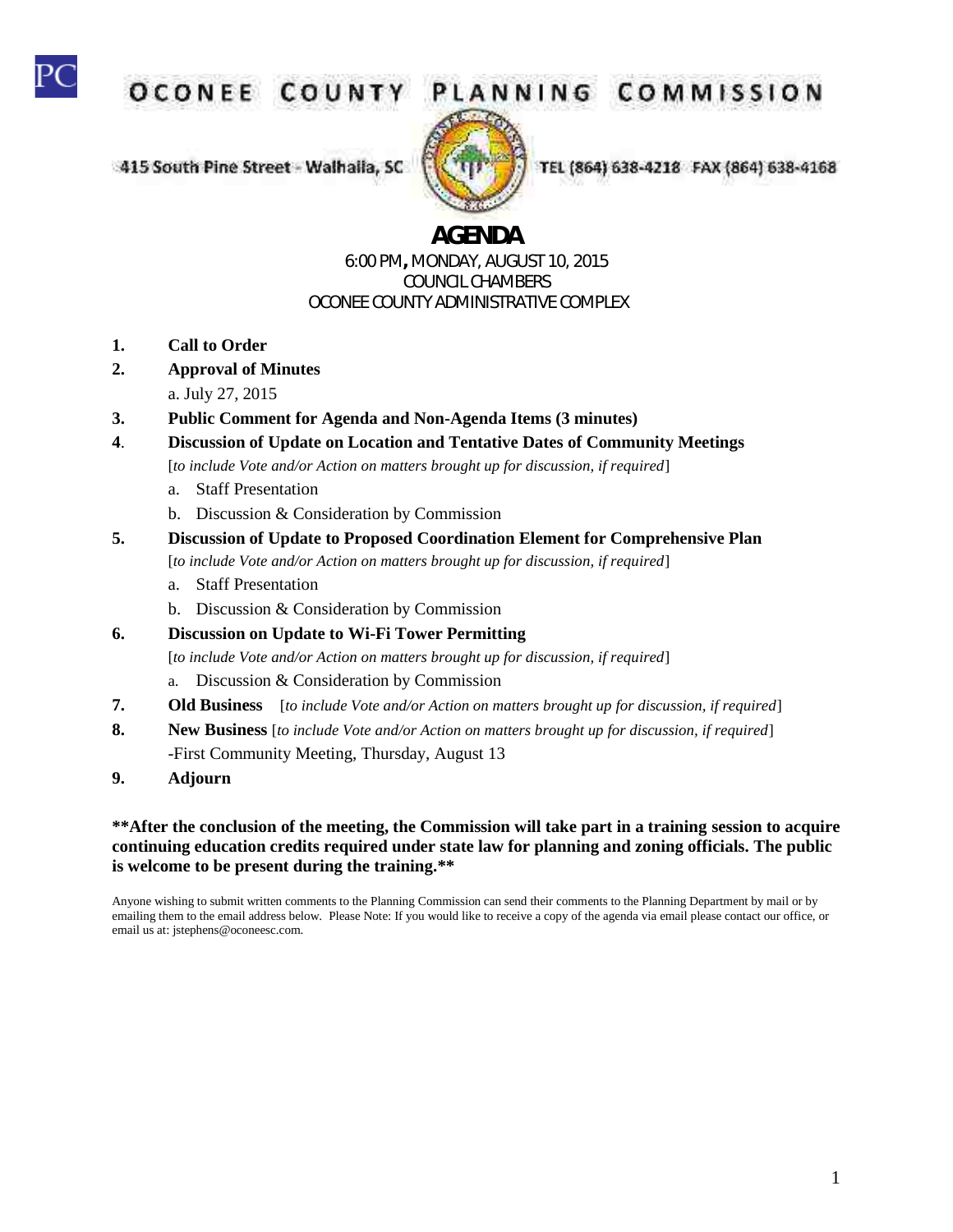

**OCONEE COUNT** 

# PLANNING COMMISSION

415 South Pine Street - Walhaila, SC



TEL (864) 638-4218 FAX (864) 638-4168

## **MINUTES**

#### 6:00 PM**,** MONDAY, JULY 27, 2015 COUNCIL CHAMBERS OCONEE COUNTY ADMINISTRATIVE COMPLEX

| <b>Members Present:</b> | Mr. Childress                  |
|-------------------------|--------------------------------|
|                         | Mr. Honea                      |
|                         | Mr. Kisker                     |
|                         | Ms. McPhail                    |
|                         | Mr. Ownbey $(6:18 \text{ PM})$ |
|                         | Mr. Richards                   |
|                         |                                |

Staff Present: Matthew Anspach, Planner I William Brewer, Planning Intern

Media Present: None.

#### **1. Call to Order**

Ms. McPhail called the meeting to order at 6:00 PM.

#### **2. Approval of Minutes for July 7, 2015 and July 13, 2015**

Mr. Richards motioned to approve the minutes from July 7, 2015.

Mr. Honea seconded the motion. The motion passed unanimously.

Mr. Honea motioned to approve the minutes from July 13, 2015.

Mr. Richards seconded the motion. The motion passed unanimously, except for Mr. Childress who recused himself due to his absence from the July 13 meeting.

#### **3. Public Comment for Agenda and Non-Agenda Items (3 minutes)**

Mr. Tom Markovich explained his concerns and opposition to the proposed Coordination Element. He also explained his input on the regulation of communication towers and Wi-Fi towers. He recommended that the Commission be cautious when separating Wi-Fi from other communication towers. He also suggested that that the regulation of communication towers should be included in Chapter 38, as opposed to Chapter 32.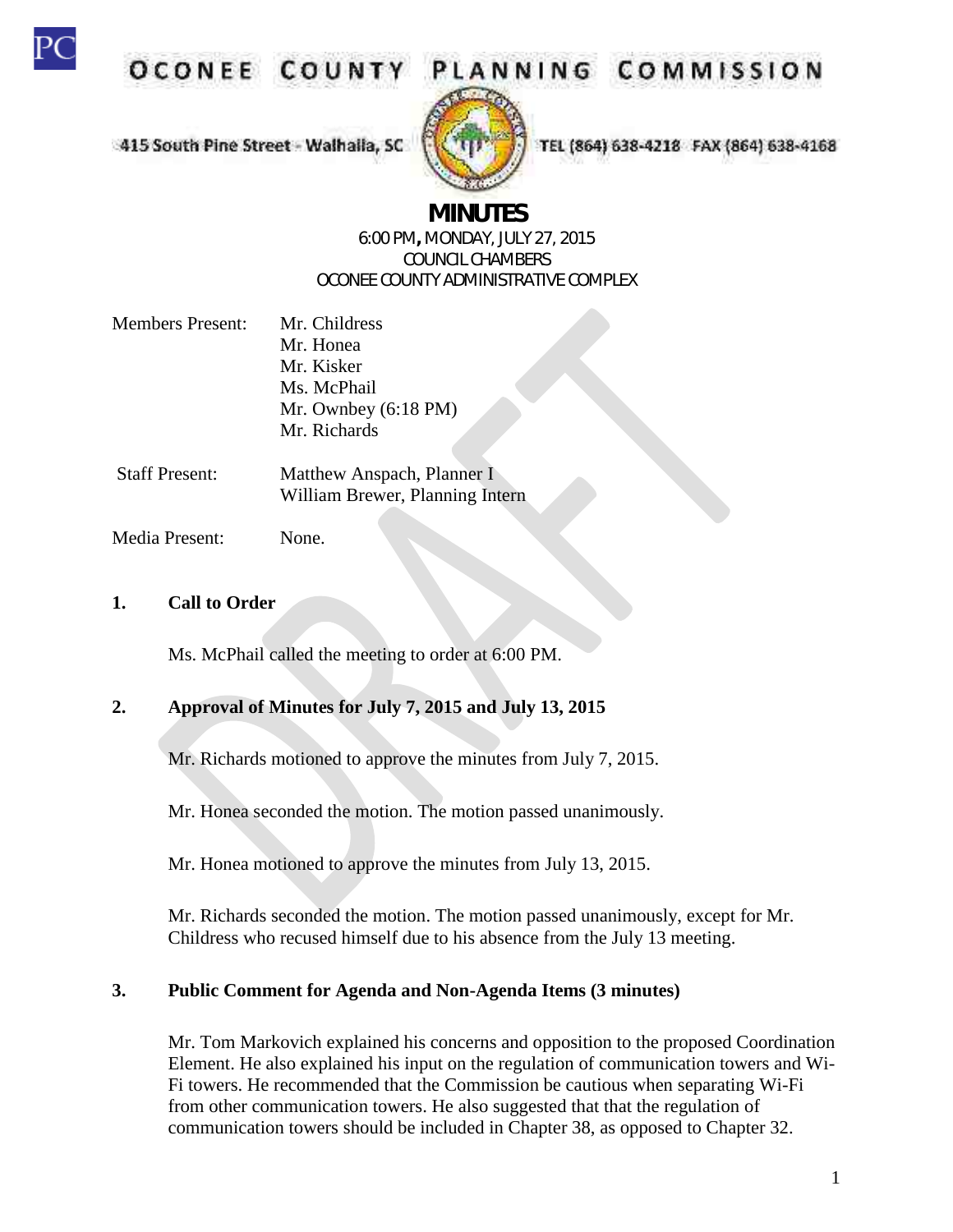#### **4**. **Presentation on Location and Tentative Dates of Community Meetings**

Mr. Kisker expressed his concern with including the Keowee Key Clubhouse as a location due to the presence of a gate.

The Commission decided to remove the Keowee Key Clubhouse from the list.

Ms. McPhail asked if any of the members would contact the locations in their districts.

Mr. Anspach suggested that staff would contact Commission members individually to confirm if the meeting locations have been contacted and confirmed.

The Commission decided on a starting time of 6:00 PM to begin the community meetings.

Mr. Anspach agreed to begin work on the advertising of community meetings at the request of Mr. Richards.

Ms. McPhail suggested providing copies of the Oconee County Zoning Map at the community meetings for citizens attending the meetings.

#### **5**. **Discussion of Update to Proposed Coordination Element for Comprehensive Plan**

Ms. McPhail expressed her support for the proposed Coordination Element and explained that the 'version 2' document was written more clearly. She also expressed the importance of including coordination with other jurisdictions in the Comprehensive Plan.

Mr. Richards agreed that 'version 2' was the preferable document, but thought portions of it should be removed.

Mr. Anspach mentioned that this proposed element is simply a tool for the Commission and staff to guide their future decisions.

Mr. Kisker expressed that it was his understanding that much of the details in the proposed element were already present in the Comprehensive Plan.

Mr. Honea mentioned that there have been past issues regarding communication between jurisdictions.

Mr. Markovich expressed that creating an element in the Comprehensive Plan requires an act of County Council. He also mentioned that this proposed element suggests mandatory coordination.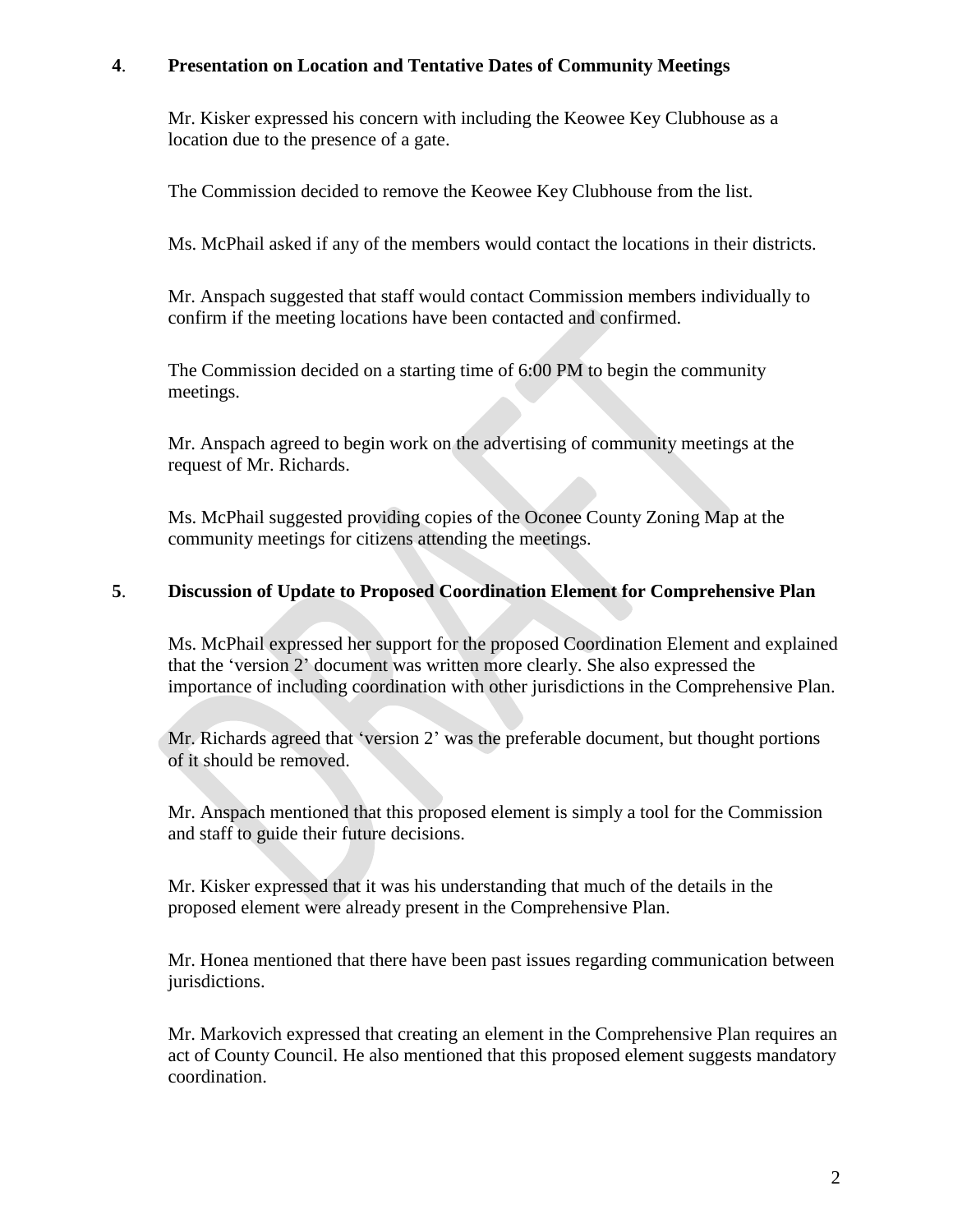Mr. Bill Gilster explained his experience in coordinating with County jurisdictions and encouraged the Commission to make efforts to work together with these jurisdictions more often.

Ms. McPhail requested that staff make corrections to the document by changing the wording to make it less restrictive, but also encouraged staff to continue to work on the proposed Coordination Element.

#### **6. Presentation on Wi-Fi Tower Permitting Draft Ordinance #2015-25**

Ms. McPhail suggested some minor corrections to the grammar and wording in the ordinance. She also inquired about the Residential and Lake Residential districts wording in the draft.

Mr. Anspach explained that the districts were singled out because they both prohibit communication towers outright.

Mr. Richards requested that Mr. Markovich step forward to answer a question. He asked him about moving Article 4 of Chapter 32 to Chapter 38.

Ms. McPhail asked about the significance of moving the article. She also suggested that the Commission could seek legal advice about making any decisions regarding the structuring and placement of communication towers within the code of ordinances.

Mr. Richards inquired about the legality of communication tower setbacks on scenic highways. He also asked about the legality of the visual impact analysis required in the ordinance.

Mr. Anspach informed the Commission the staff could use direction from the Commission on obtaining legal advice over items pertaining communication towers.

Mr. Richards motioned to direct staff to seek legal counsel on items pertaining to communication towers.

Mr. Childress seconded the motion. The motion passed unanimously.

#### **7. Presentation on Height Ordinance Consolidation Draft Ordinance #2015-26**

Mr. Anspach explained the draft of the height ordinance and requested that the Commission motion to amend the draft by removing the words: "at the front" in Chapter 38-9.4.

Mr. Ownbey motioned to direct staff to amend the height ordinance draft by removing the words: "at the front" in Chapter 38-9.4.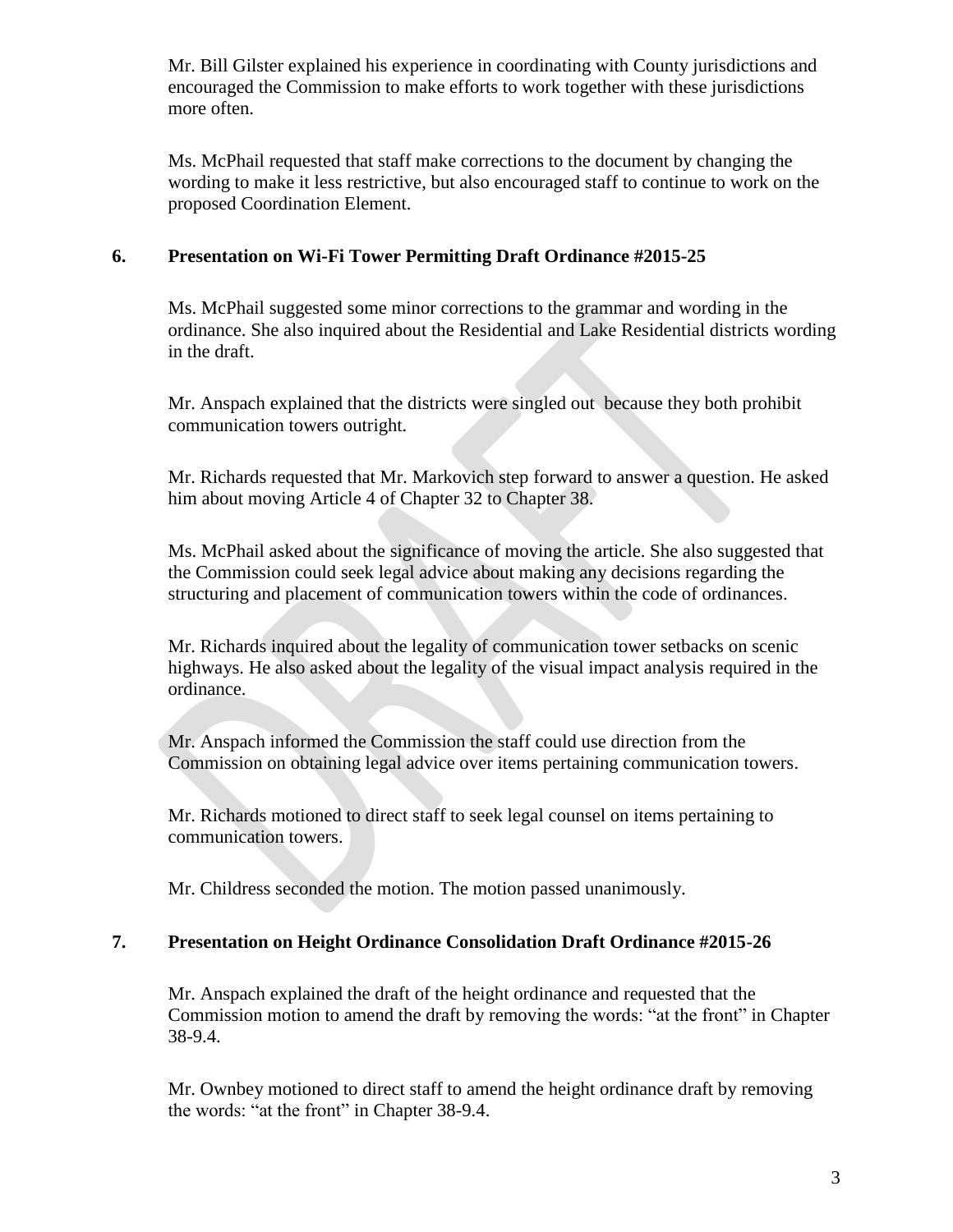Mr. Richards seconded the motion. The motion passed unanimously.

Mr. Honea motioned to direct staff to remove the Building Height Regulations ordinance in Chapter 32 Article 9 and consolidate any overlapping language into Chapter 38 Article 9.4 for County Council consideration.

Mr. Ownbey seconded the motion. The motion passed unanimously.

#### **8. Old Business**

No old business was discussed.

#### **9. New Business**

Mr. Anspach informed the Commission that the next meeting is set for Monday, August 10, 2015. He mentioned that the first community meeting is set for a tentative date of August 13, 2015. He also informed the Commission that staff would be attending a conference on Thursday for the South Carolina Chapter of the American Planning Association.

#### **10. Adjourn**

Mr. Honea motioned to adjourn the meeting.

Mr. Childress seconded the motion. The motion passed unanimously. 6:56 PM